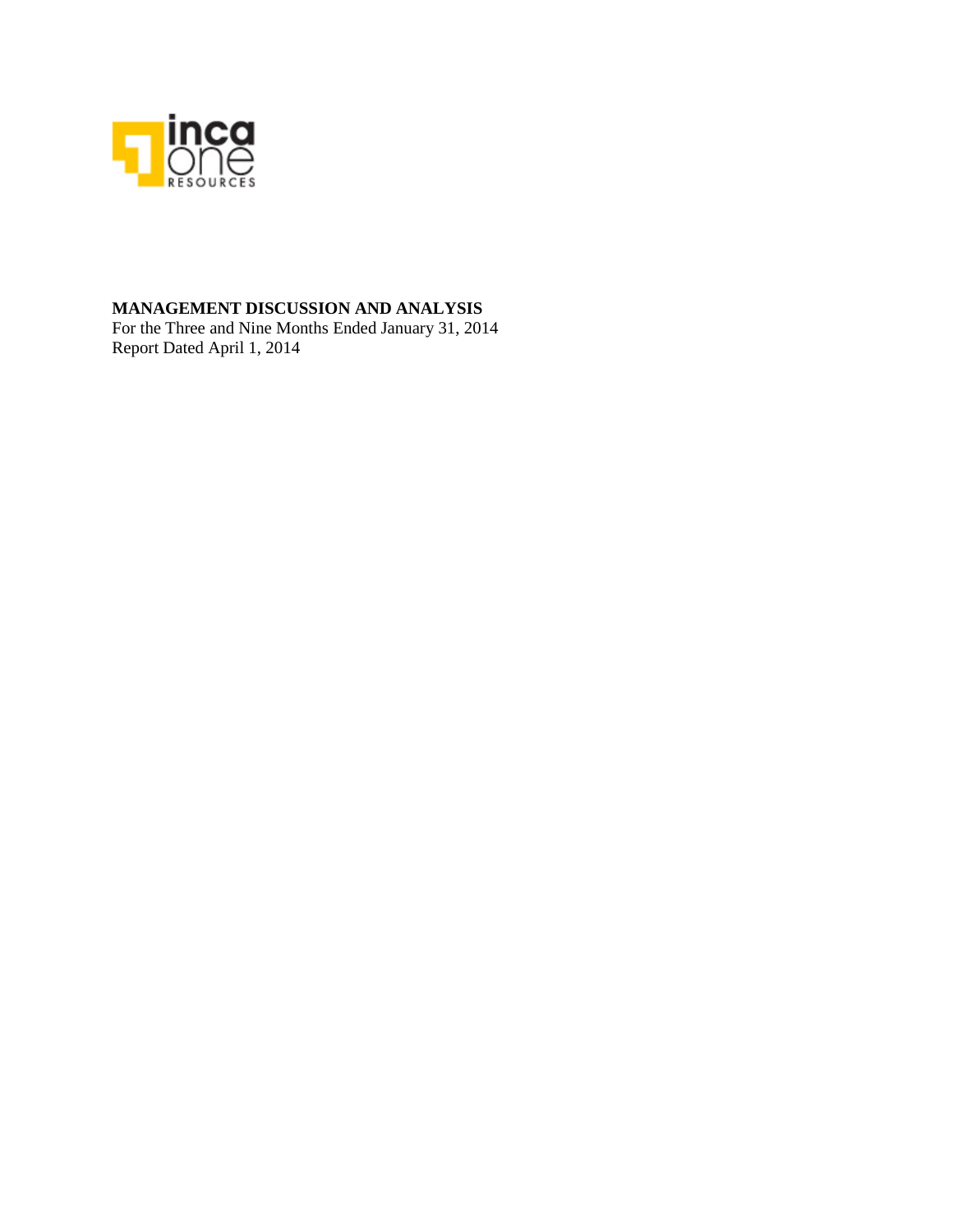Management Discussion & Analysis Three and Nine Months Ended January 31, 2014

The following information, prepared as of April 1, 2014, should be read in conjunction with the unaudited condensed interim consolidated financial statements of Inca One Resources Corp. ("the Company" or "Inca One") for the three and nine months ended January 31, 2014 (the "January 2014 Interim Financial Statements").

The January 2014 Interim Financial Statements have been prepared in conformity with International Accounting Standard ("IAS") 34, Interim Financial Reporting, using the same accounting policies as detailed in the Company's audited consolidated financial statements for the year ended April 30, 2013 except as noted in Notes 2 and 3 to the January 2014 Interim Financial Statements.

The January 2014 Interim Financial Statements do not include all the information required for complete annual financial statements in accordance with International Financial Reporting Standards ("IFRS"), as issued by the International Accounting Standards Board ("IASB") and interpretations of the International Financial Reporting Interpretations Committee ("IFRIC") and therefore should be read together with the audited annual financial statements for the year ended April 30, 2013 and the related MD&A for the year then ended .

All dollar amounts referred to are expressed in Canadian dollars except where indicated otherwise.

## **General Overview**

Inca One was incorporated on November 9, 2005, and is an exploration stage company engaged in the acquisition, exploration and development of mineral properties, as well as developing toll milling operations, in Peru to service government permitted small scale miners,. The Company, through its newly incorporated Peruvian subsidiaries, has recently entered into both an option assignment and a joint venture operating agreement pertaining to a Peruvian mineral property known as the Corizona Project and has acquired the Chala Plant, an existing Peruvian mineral processing plant, for which the Company has recently commenced a capacity upgrade.

In recent years the Peruvian government has instituted a formalization process for informal miners as part of its efforts to regulate their activities. The deadline for registering informal miner concessions is set to expire on April 19, 2014 and online Peruvian news sources reported that approximately 70,000 out of 100,000 informal miners have now signed a declaration committing to this formalization process. In recent weeks however the informal miners have launched protests in Peru in order to pressure the government to change both the formalization deadline and other conditions required in order for them to regulate. On March 27, 2014 it was further reported that both the government and the informal miners have agreed to maintain the deadline but will establish a new phase in the formalization process, details of which are not yet available. While the Company is aware of the tensions created by the foregoing it intends to continue with its business plan to source high grade gold mill feed from legally recognized Peruvian artisanal and small scale miners.

During the nine months ended January 31, 2014 the Company, due to the absence of sufficient verifiable information to support a recoverable value, wrote down the expenditures incurred with respect to the Las Huaquillas Project located in northern Peru to \$nil as it has terminated the option on this property. The Company continues to actively evaluate other potential mineral projects including additional toll milling operations. Inca One is listed for trading on the TSX Venture Exchange (the "TSX-V") under the symbol "IO" and on the Frankfurt Stock Exchange under the symbol "SU9.F".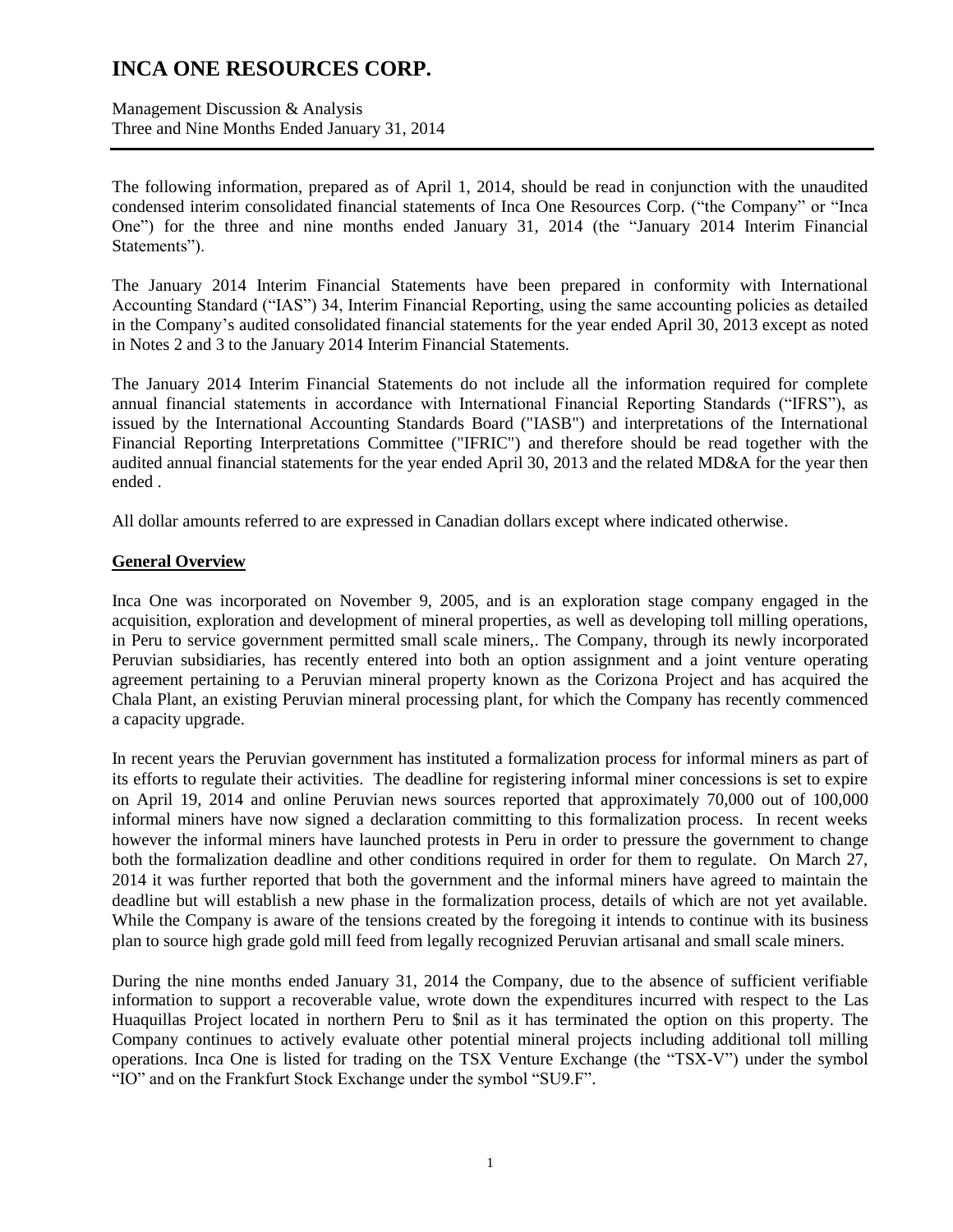Management Discussion & Analysis Three and Nine Months Ended January 31, 2014

## **Management**

In October 2013 Mr. George Moen was appointed as Chief Operating Officer, and Mr. George S. Young was appointed to the advisory board, of the Company. In December 2013 Mr. Mark Wright was appointed as VP Operations and New Development.

## **Chala Plant Acquisition**

On June 6, 2013, the Company entered into a Letter of Intent to acquire 100% of a permitted and operational milling facility ("Chala Plant") in Southern Peru for US\$240,000. Of this amount, US\$150,000 has been paid and the remaining US\$90,000 is expected to be payable within one year, once transfer of the permitted facility is complete. In addition US\$40,000 in additional finder fees was paid in connection with the acquisition. Inca One believes the Chala Plant acquisition will enable the Company to generate cash flow that can be used to further expand its Peruvian operations. It also believes that acquiring an existing gold milling facility will save the Company significant capital, time and resources by eliminating the construction and permitting process, which building a new gold processing plant would entail. Completion of the acquisition of the Chala Plant is subject to a number of conditions including completion of a definitive agreement.

Effective March 27, 2013 the Company and Canadian Mining S.A. ("Canadian Mining"), a privately held Peruvian company, entered into a Service Provision Agreement ("Service Provision Agreement"), pursuant to which the Company has paid a total of US\$118,000 inclusive of value added tax, to Canadian Mining for the provision of sourcing and technical advice with respect to the acquisition and refurbishment of the Chala Plant and in December 2013, achieving an ore processing milestone of 250 tons. As at January 31, 2014, additional plant upgrade costs of \$193,360 and pre-operating costs of \$290,473 have been incurred.

The Company has also agreed to pay to Canadian Mining cash of US\$125,000 per plant in stages for sourcing and technical advice leading to the acquisition of each of three additional plants.

## **Chala Plant Operations**

The Chala toll milling facility, almost immediately after acquisition, was refurbished to achieve a processing capacity of 25 TPD and its first production of activated carbon was reported in November 2013. During the period between December 6, 2013 and February 7, 2014, the Company, while continuing its Chala plant test milling phase, reported the recovery of 172.36 ounces of gold and 78.58 ounces of silver from the harvest of activated carbon from the Chala Plant. This harvest was obtained after processing 365 tonnes of mill feed grading an average of 18.17 grams per tonne gold and represented a partial harvest of the recoverable gold, as some of the gold remained in solution in the milling circuits.

The above technical information was reviewed on behalf of the Company by Phu Van Bui, P.Geo. a director and a Qualified Person as defined in NI 43-101.

The Company, by June 2014, plans to have completed plant upgrades to increase capacity to 50 TPD through the installation of a new ball mill and flotation tanks and improvements to tailing ponds. The upgrade is planned to be one of several which will be undertaken in order to increase capacity to 100 TPD within the upcoming year. Inca One is also in the process of applying for commercial permits to incrementally increase capacity up to 350 TPD. The Chala Plant currently sits on 21 hectares of land, and has ample room for plant expansion. An onsite metallurgical laboratory is now operating enabling metallurgical tests and analyses to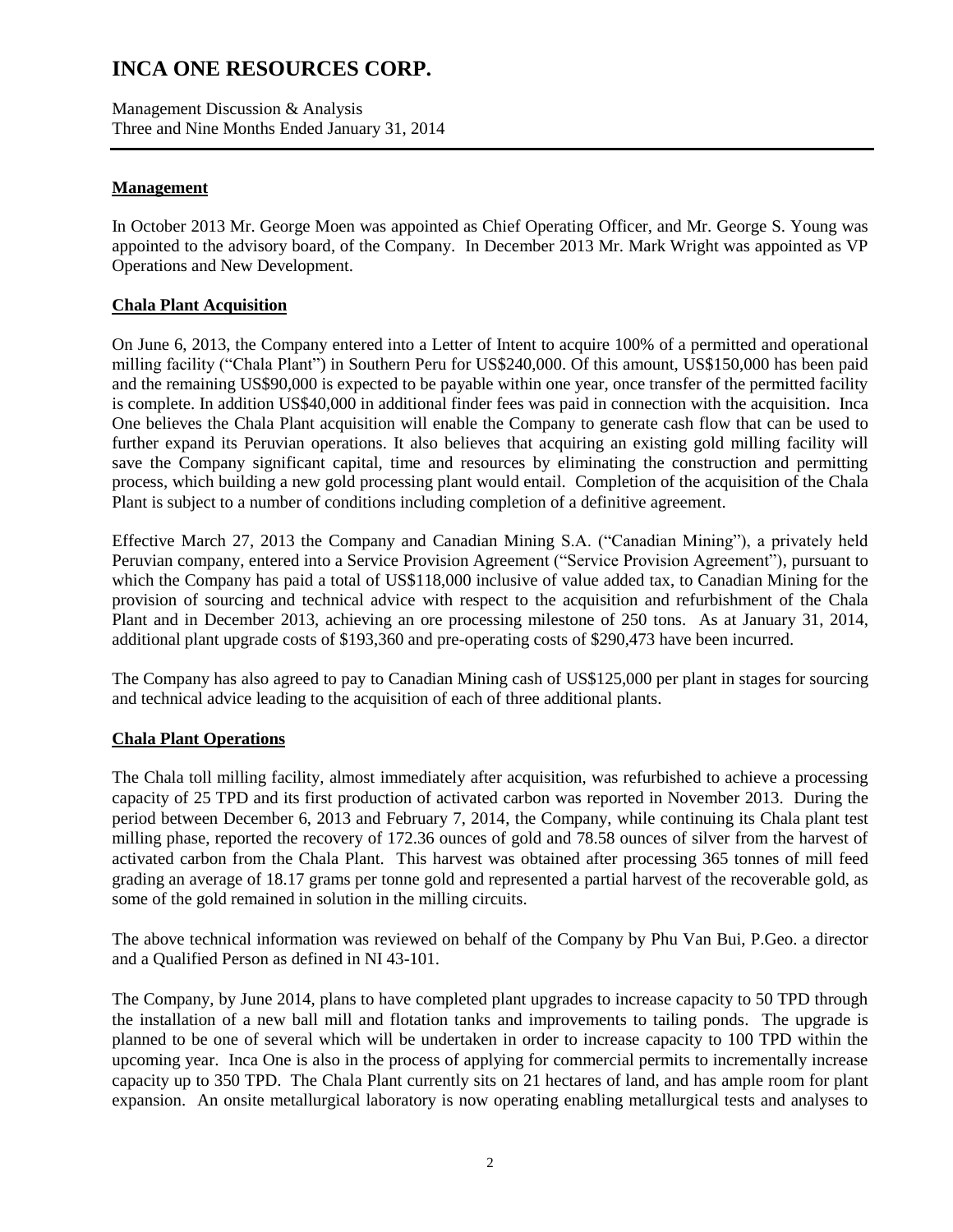Management Discussion & Analysis Three and Nine Months Ended January 31, 2014

be performed on site with samples of mill feed and product streams continuing to be analyzed by independent laboratories.

In March 2014 an incident occurred at the Chala Plant at which certain Government officials caused some minor damage under the mistaken belief that the plant was not operating legally. The Company is negotiating with the Government to obtain restitution for the minor damage done.

## **The Corizona Project – Mineral Property Option**

Pursuant to an Assignment of Contractual Position Agreement formalized under Peruvian law on January 25, 2013, and amended on May 28, 2013 and June 5, 2013, between the Company and Canadian Mining, the Company was granted an exclusive right to acquire 100% of a mining lease and purchase option for a mineral property located in Peru in exchange for a cash payment of US\$50,000. The mineral property consists of approximately 259 hectares located in the Lahuaytambo District, Huarochirí province in the Department of Lima, in the area known as Cruz de Laya and La Mina, approximately 85 kilometers from the city of Lima ("the Corizona Project"). Previous work on infrastructure, exploration and engineered mine development has been performed on the Corizona Project and the property is accessible by road with an office, running water and electricity found on site.

The following technical information with respect to the Corizona Project has been reviewed on behalf of the Company by Phu Van Bui, P.Geo. a director and a Qualified Person as defined in NI 43-101.

The Corizona Project contains a large hydrothermal system with gold hosted in a hematite-chlorite-quartz structurally controlled en echelon veins. The veins intruded with rhyo-dacitic dykes in parallel fractures along andesite-dacite tuff volcaniclastic bedding planes. The high grades of gold are associated with quartz-iron oxide and argillic-kaolinitic alteration.

The Corizona project is subject to a formalization process to increase exploration and extraction of material up to 350 tons per day. The Company is currently working toward formal operating permits and authorizations but considers Corizona to be at an exploration stage. Corizona is not a mine and any materials taken from Corizona are bulk sampling materials only.

Pursuant to the underlying Mining Lease with Purchase Option Agreement dated January 24, 2013, between Canadian Mining and the Peruvian owner of the mineral property, Sociedad Minera Corizona Limited Liability Lima ("SMRL"), Canadian Mining is entitled to conduct mining activity on, and holds an option to purchase, the Corizona Project until February 27, 2015.

In order to earn its interest in the mineral property option the Company will be required to pay SMRL cash of US\$730,000 at the date of signing the transfer of the concession, US\$730,000 at the date such transfer is registered in the Lima, Peru Mining Registry office and is also required to pay US\$490,000 to Canadian Mining within five days of the date that the option is legally acquired by the Company.

## **The Corizona Project – Joint Operation**

As agreed to in January 2013 but not formalized legally until June 5, 2013, the Company committed to a three year renewable Joint Venture Agreement with Canadian Mining for purposes of further exploration, evaluation, development and operation of the Corizona Project. Pursuant to the terms of this agreement the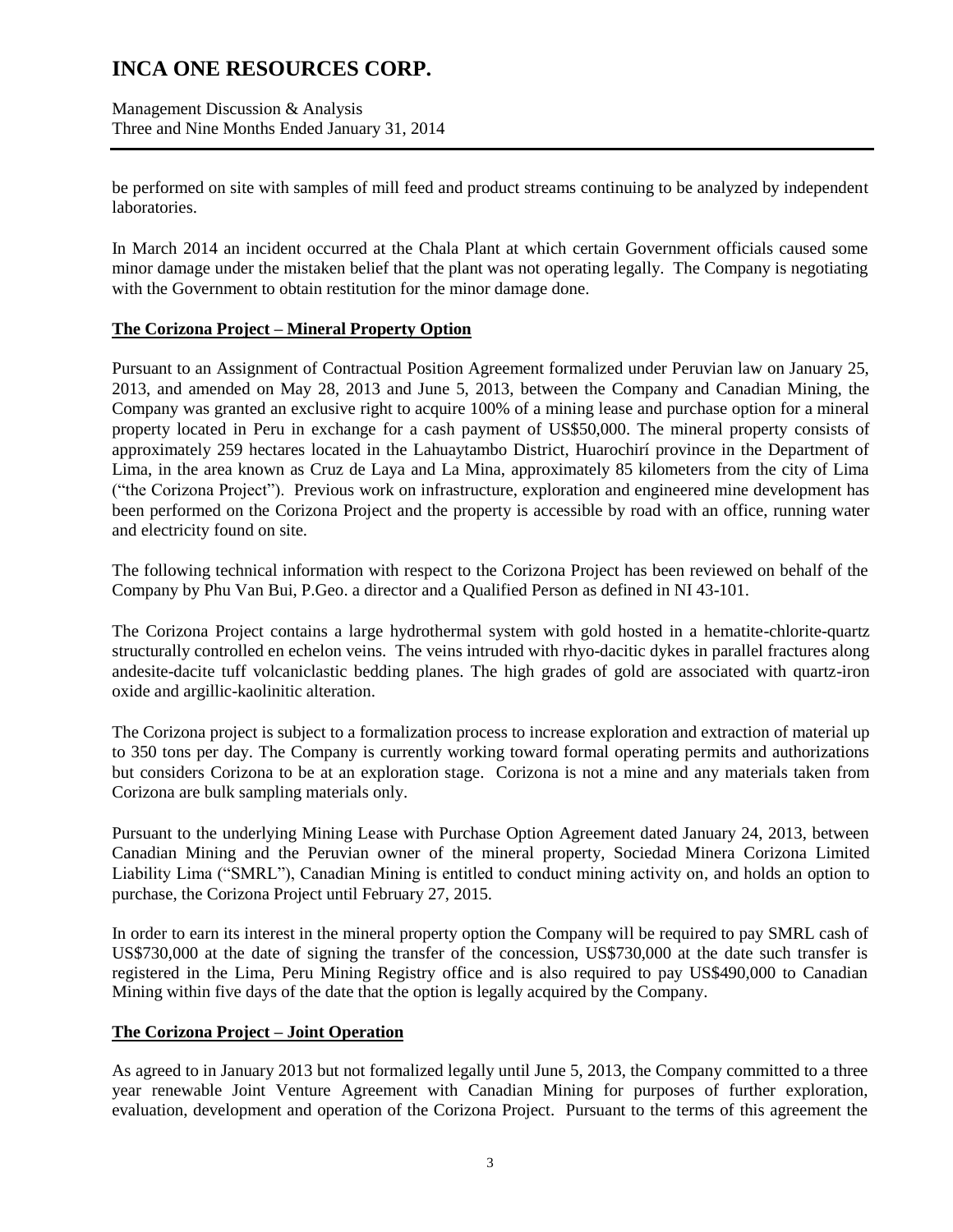Management Discussion & Analysis Three and Nine Months Ended January 31, 2014

joint venture will be operated by Canadian Mining and the Company will contribute all of the initial funding in exchange for an 80% share of the Corizona Project's net profits, if any.

On April 28, 2013, Canadian Mining held a Community Assembly and successfully obtained the consent for the use of the surface land for a five-year term from the Community of Llambilla. The Company is pleased with the agreement, as it is integral to the process of obtaining commercial mining permits. Rural communities in Peru are organizations recognized by Peruvian law, comprising of families living on and owning certain territories, linked by ancestral, social, economic and cultural bonds. The Community of Llambilla is the legal owner of the surface land where the Corizona Project is located. Therefore it was important that this authorization was obtained and supported by the local community.

Effective March 27, 2013 the Company entered into a Service Provision Agreement with Canadian Mining ("Service Provision Agreement") pursuant to which the Company has since paid cash of US\$25,000 upon the contracting of a toll mill for purposes of processing bulk sample material from the Corizona Project.

On April 30, 2013, the Company announced that it and Canadian Mining had commenced preparations for an initial bulk sampling program on the Corizona project. To date blasting, widening and timbering has been completed and as at January 31, 2014 Inca One has incurred acquisition costs of \$92,299 and development costs of \$297,947 with respect to the Corizona Project.

On May 7, 2013, the Company and Canadian Mining also secured a toll milling agreement with a Peruvian ore processor Grupo Dore to process bulk sample material produced from the Corizona Project. The Corizona Project is an exploration stage property with no known resource, and materials taken from Corizona are bulk sampling materials only.

Currently the Company is focusing its resources on the expansion of its Chala Plant and the Corizona exploration program has been reduced accordingly.

## **The Las Huaquillas Property**

The Las Huaquillas Property is located in the Department of Cajamarca in northern Peru. It is easily accessible by road and is situated at a relatively low elevation of between 1,000 to 1,800 meters.

On March 25, 2011 and later amended on January 18, 2012, the Company entered into a definitive letter agreement (the "Agreement") with Rial Minera SAC ("Rial") and its shareholders (collectively the "Optionors") pursuant to which the Company was granted an option to acquire all of the issued and outstanding shares of Rial (the "Rial Shares"). Rial is a private Peruvian company that owns a 100% interest in the Las Huaquillas gold-copper project (the "Las Huaquillas Project"). Pursuant to the Agreement, the Company could acquire 100% of the Rial Shares, by paying an aggregate of US\$5,000,000 to the Optionors; issuing 8,000,000 common shares of the Company; and incurring exploration expenditures of US\$10,000,000 over a period of four years. As at January 31, 2014, the Company has paid US\$375,000 and issued 325,000 shares for acquisition costs payable pursuant to the terms of the Agreement. As further consideration for the acquisition, the Company entered into a finder fees agreement dated July 31, 2011 and later amended by a letter agreement dated January 19, 2012, to pay finder fees of US\$282,500 and to issue 400,000 common shares of the Company over a period of four years. As at January 31, 2014, the Company had issued 16,250 shares and paid US\$35,625 in cash pursuant to the terms of this finder fees agreement. During the year ended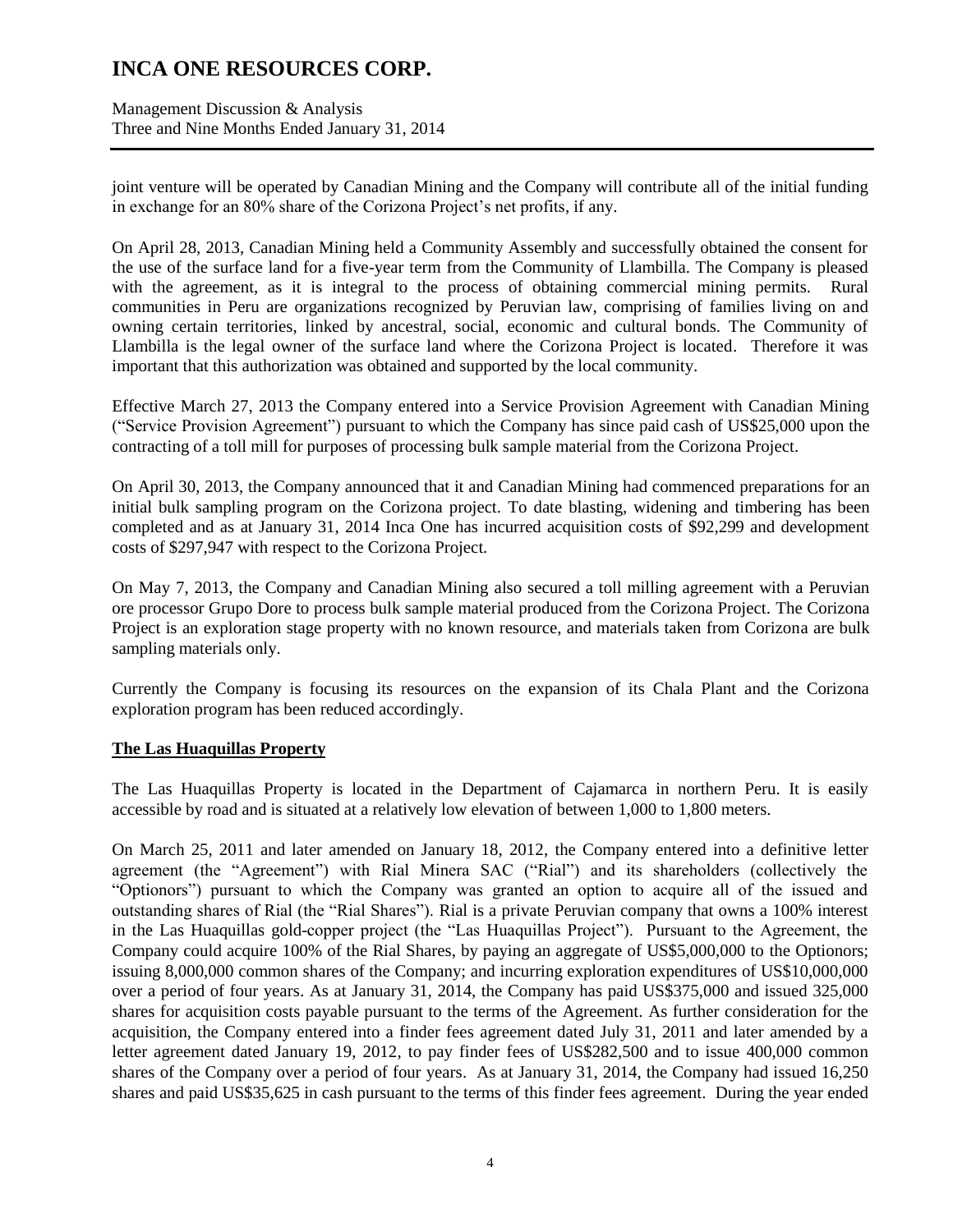Management Discussion & Analysis Three and Nine Months Ended January 31, 2014

April 30, 2013, Minera staked an additional 16,700 hectares of land surrounding the Las Huaquillas Project, increasing the total continuous claim holdings in the area to approximately 20,300 hectares.

After entering into the two agreements the Company expended considerable time and expense to obtain the requisite drilling permits for the Las Huaquillas Project and in June 2013, these drill permits were received. The Company then worked on locating a joint venture partner or formalizing an amended agreement with the Optionors, but was unable to achieve either goal As a result Management terminated the option in December, 2013. For financial reporting purposes, due to the absence of sufficient verifiable information to support a recoverable value of the Las Huaquillas Project and drilling permits thereon, this value has been deemed to be zero. Accordingly a write-down of exploration and evaluation assets of \$2,452,330 has been recorded during the nine months ended January 31, 2014.

The Company continues to both hold the permits or Environmental Impact Statement ("DIA"), allowing for a drilling program to be conducted with respect to the Las Huaquillas Project, and also to evaluate potential opportunities to monetize the permits.

## **Future Outlook:**

The Company is moving forward with its business plan to further explore and develop Peruvian mineral properties and milling facilities and believes the Chala Plant operations will provide the necessary cash flow to achieve this objective.

While it intends to raise additional funds through the continuing issue of convertible debentures and common shares via private placements, in order to execute its business plan the Company expects that future financings will also likely be required, although the ability to complete such on terms acceptable to the Company is uncertain, in particular in view of recent stock market volatility. Management is currently targeting sources of additional financing and will continue to assess and address the implications of recent events in order to ensure that the Company can continue to achieve its long term objectives.

## **Summary of Quarterly Information**

The following table sets out selected quarterly financial results:

| Quarter ended    | Working<br>capital<br>(deficiency) | Deferred<br>exploration /<br>development<br>expenditures | Total assets | Net loss    | Basic loss<br>per share |
|------------------|------------------------------------|----------------------------------------------------------|--------------|-------------|-------------------------|
|                  | \$                                 | \$                                                       | \$           | \$          | S                       |
| January 31, 2014 | (114, 588)                         | 57,392                                                   | 1,887,745    | (347,680)   | (0.01)                  |
| October 31, 2013 | (114, 144)                         | 100,990                                                  | 1,329,135    | (2,727,506) | (0.06)                  |
| July 31, 2013    | (160, 863)                         | 109,185                                                  | 3,189,915    | (345, 916)  | (0.01)                  |
| April 30, 2013   | 597,060                            | 153,836                                                  | 3,396,270    | (219, 812)  | (0.01)                  |
| January 31, 2013 | 329,422                            | 238,260                                                  | 2,662,312    | (211, 476)  | (0.01)                  |
| October 31, 2012 | 760,780                            | 252,884                                                  | 2,886,957    | (272, 236)  | (0.01)                  |
| July 31, 2012    | 97,723                             | 352,926                                                  | 1,948,575    | (179, 463)  | (0.00)                  |
| April 30, 2012   | 616,545                            | 389,918                                                  | 2,128,195    | (330, 455)  | (0.01)                  |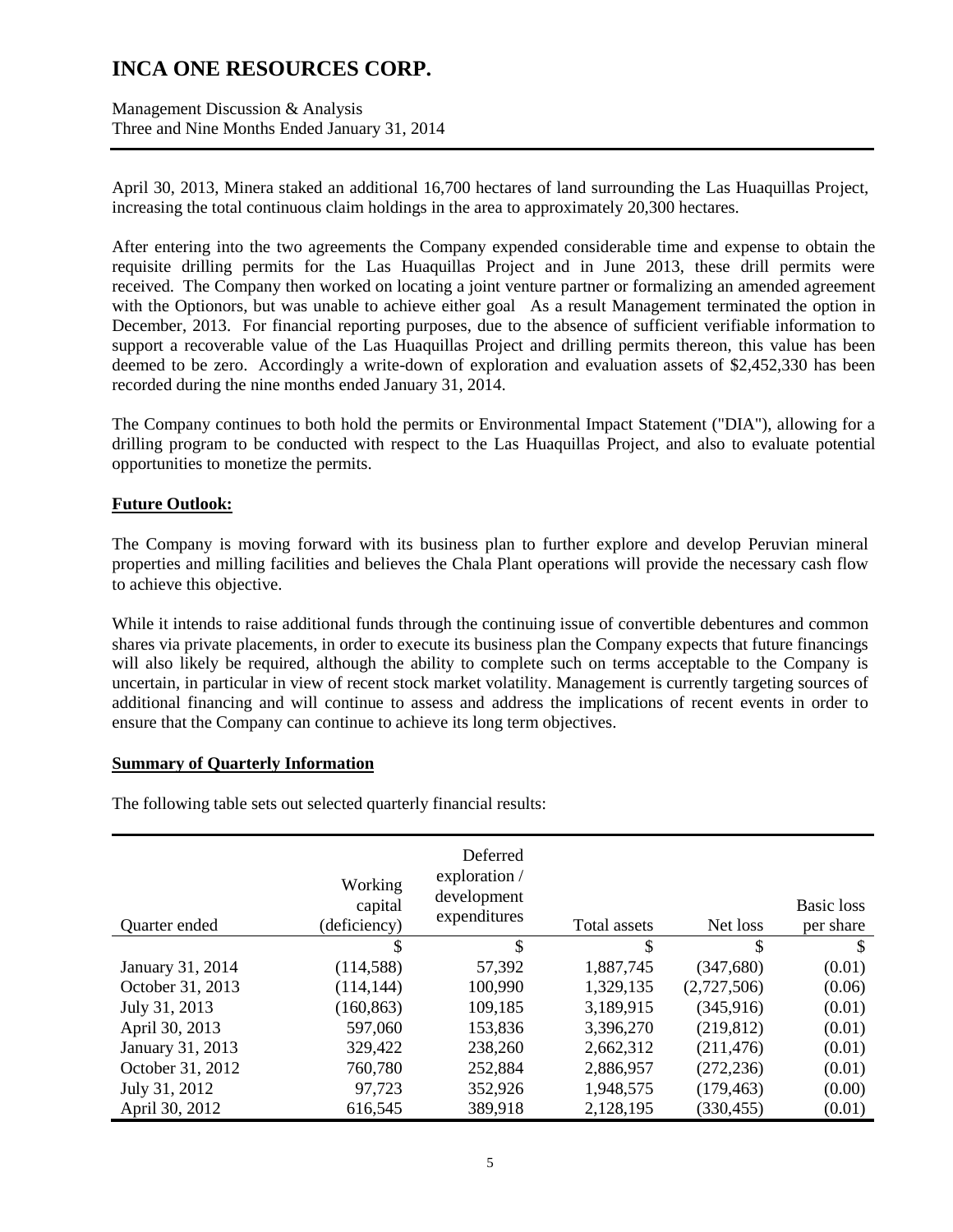Management Discussion & Analysis Three and Nine Months Ended January 31, 2014

During the three months ended October 31, 2013 the Company wrote down \$2,452,330 of expenditures incurred with respect to its interest in the Las Huaquillas Project to \$nil thus decreasing total assets and increasing net loss reported for this period. Other than this write-down the Company's quarterly net losses remained consistent through the quarters except for the quarters ended April 30, 2012, October 31 2012 and July 31, 2013 when share-based payments were recorded. Additionally other than the write-down recorded in the quarter ended October 31, 2013, total assets have increased and working capital has trended downward as funds were expended on exploration, the Corizona Project and the acquisition of the Chala Plant in recent quarters, offset by private placement financings in the quarters ended October 31, 2012, April 30, 2013, October 31, 2013 and January 31, 2014.

# **Results of Operations**

Three months ended January 31, 2014 compared with the three months ended January 31, 2013

During the three months ended January 31, 2014, the Company reported a net loss of \$347,680, compared to a net loss of \$211,476 recorded during the three months ended January 31, 2013.

Consulting and management fees in the current period increased by \$70,075 compared to fiscal 2013, with the services of more consultants being utilized including those of the recently appointed Chief Operating Officer.

Office, rent and administration increased by \$32,126 and professional fees increased by \$11,135 compared to fiscal 2013 as a result of higher administration, accounting and legal services incurred to support the operations of the new Peruvian subsidiaries and finalize the recent significant number of Peruvian legal and Canadian financing agreements.

During the three months ended January 31, 2014, the Company recorded share-based compensation of \$nil compared to \$11,294 during the three months ended January 31, 2013 as no stock options were granted during the three months ended January 31, 2014 whereas 20,000 stock options were granted during the three months ended January 31, 2013.

Transfer agent and shareholder information expense increased in the current quarter by \$7,261 compared to fiscal 2013, primarily due to the increased use of financing expertise in both Canada and Europe. Travel, advertising and promotion expenses decreased in the current quarter by \$10,881 due to a decrease in business related travel.

## Nine months ended January 31, 2014 compared with the nine months ended January 31, 2013

During the nine months ended January 31, 2014, the Company reported a net loss of \$3,421,102 compared to a net loss of \$663,175 during the nine months ended January 31, 2013, representing an increase in loss, other than the write-down of Las Huaquillas, of \$305,597.

Consulting and management fees in the current period increased by \$30,534 compared to fiscal 2013, with the services of more consultants being utilized including those of the recently appointed Chief Operating Officer. Professional fees increased by \$114,520 compared to fiscal 2013 due to increased accounting and legal services incurred in order to incorporate three new Peruvian subsidiaries and finalize the recent significant number of Peruvian legal and Canadian financing agreements.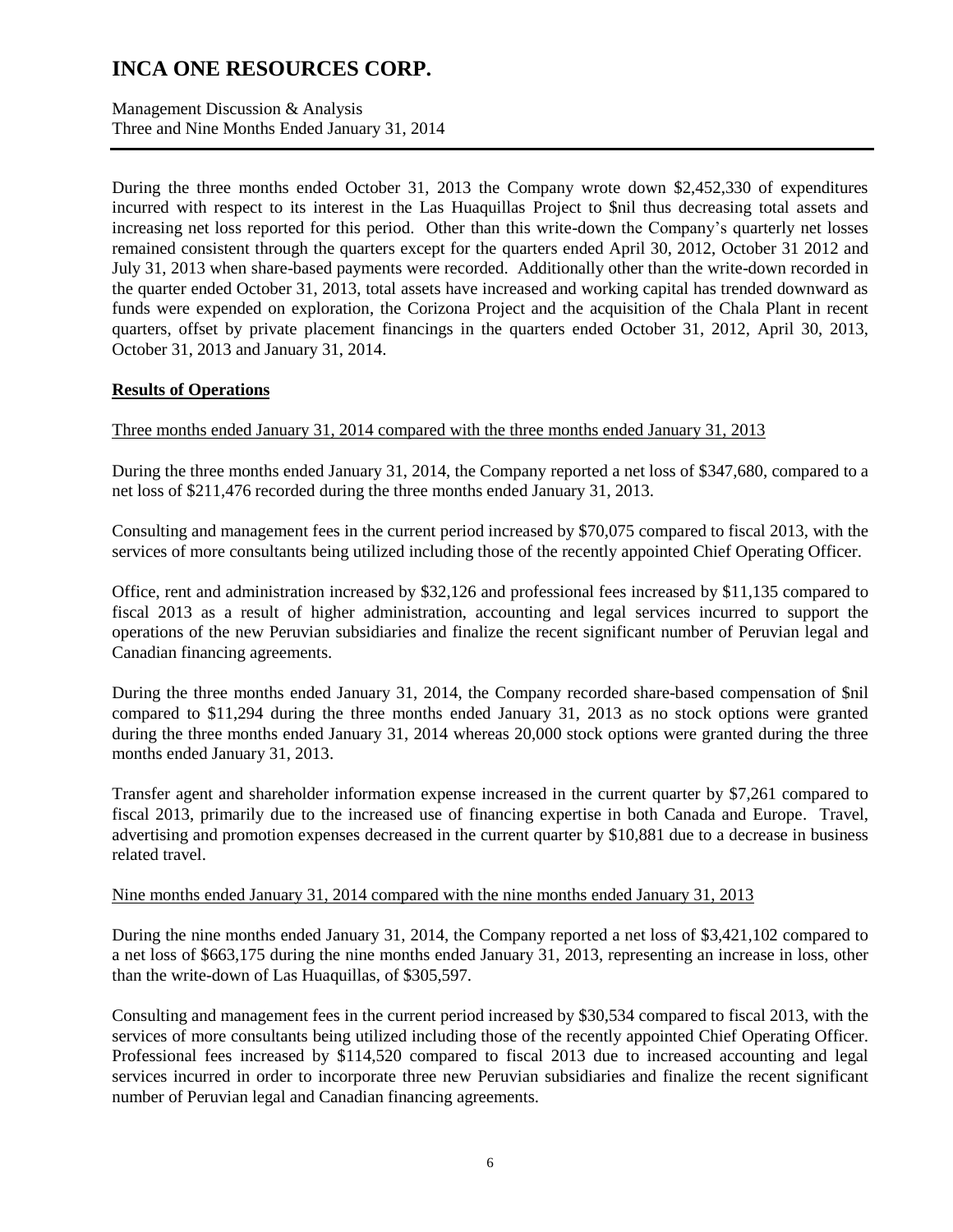Management Discussion & Analysis Three and Nine Months Ended January 31, 2014

During the nine months ended January 31, 2014, the Company recorded share-based compensation of \$105,658 compared to \$130,249 during the nine months ended January 31, 2013. 1,150,000 stock options were granted during the nine months ended January 31, 2014 while 1,045,000 stock options were granted during the nine months ended January 31, 2013. Although all option grants were valued at estimated fair value using the same pricing model the weighted average assumptions incorporated in the model vary over time.

Transfer agent and shareholder information expense increased in the current period by \$160,499 compared to fiscal 2013, primarily due to the increased use of financing expertise in both Canada and Europe, including a one year investor relations agreement entered into on October 5, 2012. Travel, advertising and promotion expenses decreased in the current quarter by \$21,445 due to a decrease in business related travel.

## **Liquidity and Capital Resources**

To date the Company has financed its operations and met its capital requirements primarily through the issuance of capital stock by way of private placements, the exercise of share purchase warrants previously issued and more recently, from the issue of promissory notes and convertible debentures. As at January 31, 2014, the Company had cash and cash equivalents of \$132,635 representing a decrease of \$552,089 compared with cash and cash equivalents of \$684,724 at April 30, 2013.

The Company reported working capital deficiency of \$114,588 at January 31, 2014 as compared to working capital of \$597,060 as at April 30, 2013, representing a decrease in working capital of \$711,648 resulting from the final costs of acquiring the Las Huaquillas Project DIA, the acquisition and development costs on the Corizona Project, the investment in the Chala Plant and general and administrative expenditures.

During the nine months ended January 31, 2014 the Company continued to advance funds to the Corizona Project for purposes of a bulk sampling program and continued the process of acquiring and refurbishing the Chala gold milling facility which started test milling in November 2013. The Company expects that a reliable revenue stream will soon be generated from the Chala Plant operations.

Management also intends to finance operating costs over the next year with funds raised from private placements but there is no certainty that these funds will be received. Other than the convertible debentures and the promissory notes payable, the Company has no long-term debt and is not subject to any capital requirements imposed by a regulator.

# **Capital Expenditures**

During the nine months ended January 31, 2014, the Company incurred costs of \$190,497 (2013 – \$nil) with respect to its Corizona Project, \$77,070 (2013 – \$766,846) for Las Huaquillas exploration and evaluation expenditures, and \$826,113 (2012 – \$3,208) in property, plant and equipment expenditures, primarily for the purchase and refurbishment of the Chala Plant.

## **Financings**

During the nine months ended January 31, 2014, two directors of the Company advanced to the Company a total of \$170,000 in exchange for promissory notes, which are unsecured and payable on demand bearing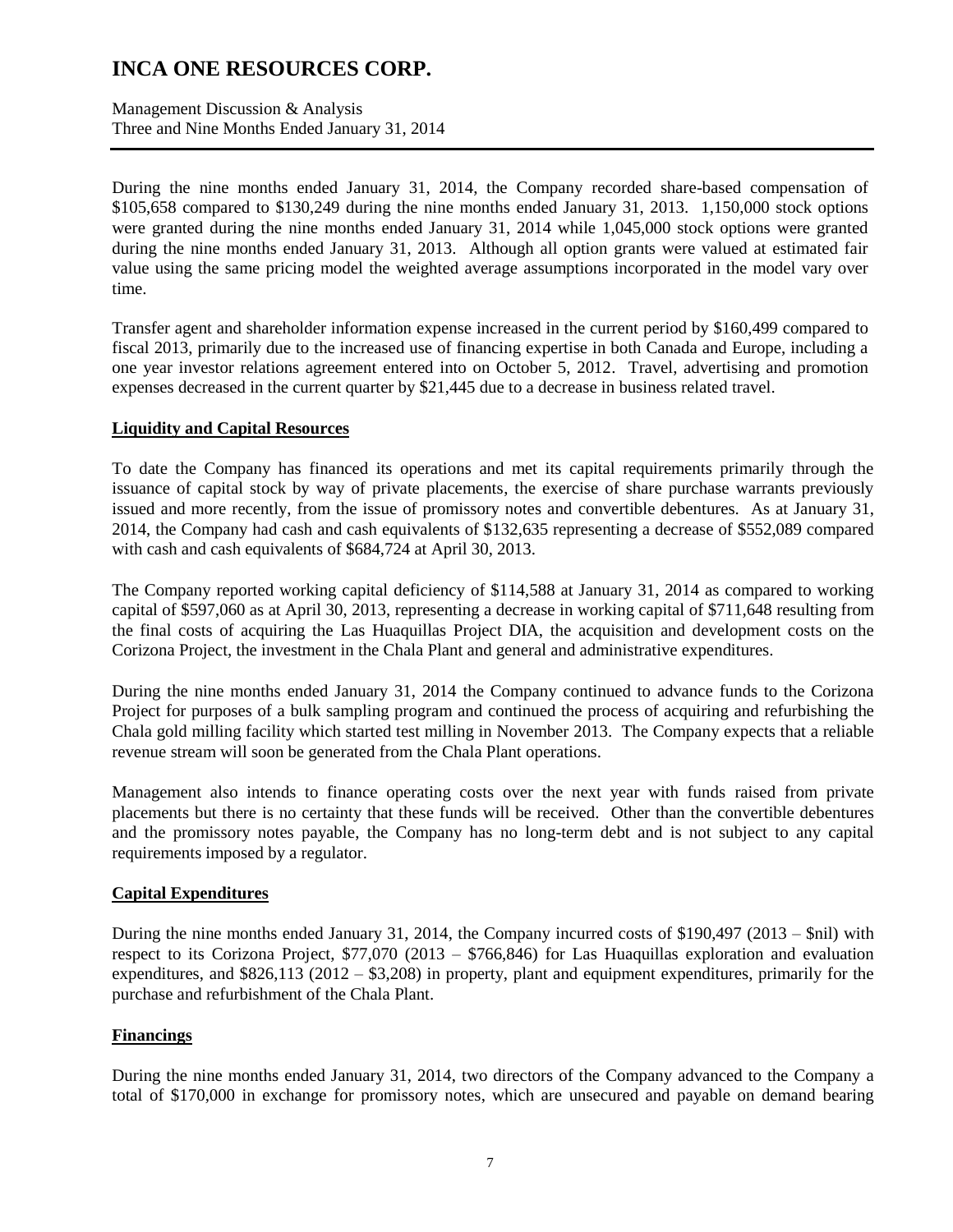Management Discussion & Analysis Three and Nine Months Ended January 31, 2014

interest at 20% per annum calculated and paid quarterly in arrears. \$50,000 of the promissory notes principal has been repaid and \$120,000 remains outstanding as at January 31, 2014.

On October 22, 2013, the Company closed the first tranche of a non-brokered private placement of secured, redeemable promissory notes for gross proceeds of \$270,000. Of this amount \$150,000 was issued to a director and officer and to a company controlled by a director. On November 6, 2013, the Company closed the second tranche of the non-brokered private placement of secured, redeemable promissory notes for gross proceeds \$150,000. The promissory notes mature after 24 months and bear interest at 20% per annum. Subscribers are entitled to redeem their investment principal plus accrued interest on or after six months by providing 30 days written notice in advance of three month promissory note rollover periods. The notes are secured by a security interest in all of the Company's present and after acquired property pursuant to an underlying Security Agreement but are subordinate to any security held by holders of the Convertible Debentures. A cash finder fee of \$2,500 and legal and regulatory costs of \$2,540 were incurred in connection with the financing. The funds are to be used for purposes of a lock-box arrangement relating to the purchase of ore for Chala mill feed purposes.

On October 30, 2013, the Company completed a secured convertible debenture offering for gross proceeds of \$275,000. Of this amount \$75,000 was issued to two directors and officers or to individuals to who they were related. The debentures mature on October 30, 2018 although are redeemable at the Company's option after October 30, 2016. The debentures are secured by a security interest in all of the Company's present and after acquired property pursuant to an underlying Security Agreement and hold preference to any security held by holders of the promissory notes. Until October 30, 2014 each debenture holder has the option to convert up to 20% of the debenture principal and all of the interest payable into common shares by providing 30 days written notice in advance of three month debenture rollover periods. The conversion of debenture principal will be based on a share price of \$0.10 and the conversion of any interest payable will be based on the greater of \$0.10 per share or the closing share price on the date the Company receives notice from the Holder. Professional fees of \$11,705 were incurred in connection with the debenture offering. The proceeds of the convertible debenture offering will be used for the exploration and development of the Company's properties in Peru.

In December 2013 the Company completed a private placement of 5,115,500 shares at \$0.10 per share for gross proceeds of \$511,550. The shares were acquired by directors and officers of the Company who sold an equivalent number of shares in the market at a price of \$0.10. The Company reimbursed the subscribers for the cost of the sale of their shares.

On February 19, 2014, the Company completed a private placement of 2,010,000 shares at \$0.10 per share for gross proceeds of \$201,000. 650,000 of the shares were issued to directors and officers of the Company who sold an equivalent number of shares in the market at a price of \$0.10. The Company agreed to reimburse the subscribers for the cost of the sale of their shares.

On February 28, 2014, the Company completed a private placement with Global Resources Investment Trust PLC ("GRIT) to raise \$1,320,000 through the sale of 12,000,000 common shares at \$0.11 per share, in exchange for 733,007 ordinary shares of GRIT at a price of GBP £1.00 per share (the "GRIT Shares"). GRIT has been established to exploit investment opportunities in the junior mining and natural resources sectors worldwide, with an investment objective to generate medium and long-term capital growth. GRIT has conducted share exchange transactions with 41 junior resource companies (32 headquartered in Canada),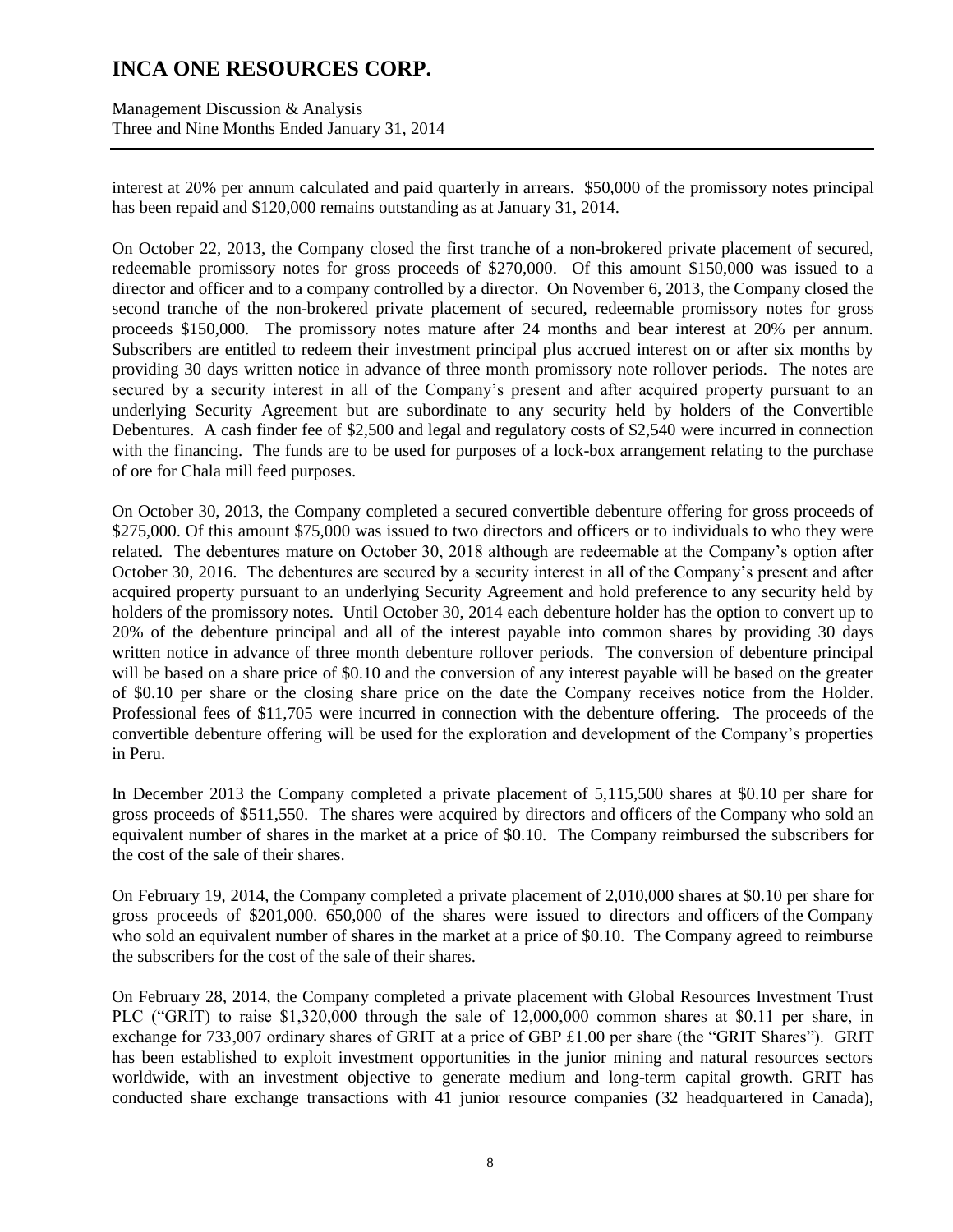Management Discussion & Analysis Three and Nine Months Ended January 31, 2014

acquiring an initial portfolio of their securities in exchange for 39,520,012 ordinary shares having a deemed value of £39,520,012 (approximately C\$73,250,000).

The GRIT Shares were distributed pursuant to a prospectus published by GRIT in the United Kingdom on February 28, 2014. GRIT's application to list its ordinary shares on the premium listing segment of the Official List and to trade on the London Stock Exchange's main market became effective on March 7, 2014. Inca One will now seek to sell the GRIT Shares through the facilities of the London Stock Exchange. During the first six months, all sales of GRIT Shares will be arranged by GRIT. While the Company will seek to maximize the proceeds it receives from the sale of its GRIT Shares, there is no assurance as to the timing of disposition or the amount that will be realized.

A finder's fee in the form of 960,000 common shares of the Company was paid in connection with the private placement.

#### **Summary of Outstanding Share Data**

As at the date of this MD&A, the Company had 63,574,674 common shares issued and the following options and warrants outstanding:

|           | Exercise |                    | Vesting    |
|-----------|----------|--------------------|------------|
| Options   | Price    | <b>Expiry Date</b> | Provisions |
| #         | \$       |                    | #          |
| 311,000   | 0.135    | February 18, 2015  | Vested     |
| 360,000   | 0.125    | April 7, 2015      | Vested     |
| 150,000   | 0.250    | February 9, 2017   | Vested     |
| 250,000   | 0.150    | October 5, 2017    | Vested     |
| 675,000   | 0.150    | October 30, 2017   | Vested     |
| 950,000   | 0.150    | May 30, 2018       | Vested     |
| 200,000   | 0.150    | October 31, 2018   | Vested     |
| 124,000   | 0.220    | September 23, 2020 | Vested     |
| 208,000   | 0.500    | May 13, 2021       | Vested     |
| 670,000   | 0.430    | July 11, 2021      | Vested     |
| 3,898,000 | 0.219    |                    |            |

#### **Stock Options:**

#### **Warrants:**

| Number of Warrants | Exercise Price | <b>Expiry Date</b> |  |
|--------------------|----------------|--------------------|--|
| 10,125,800         | 0.200          | April 5, 2016      |  |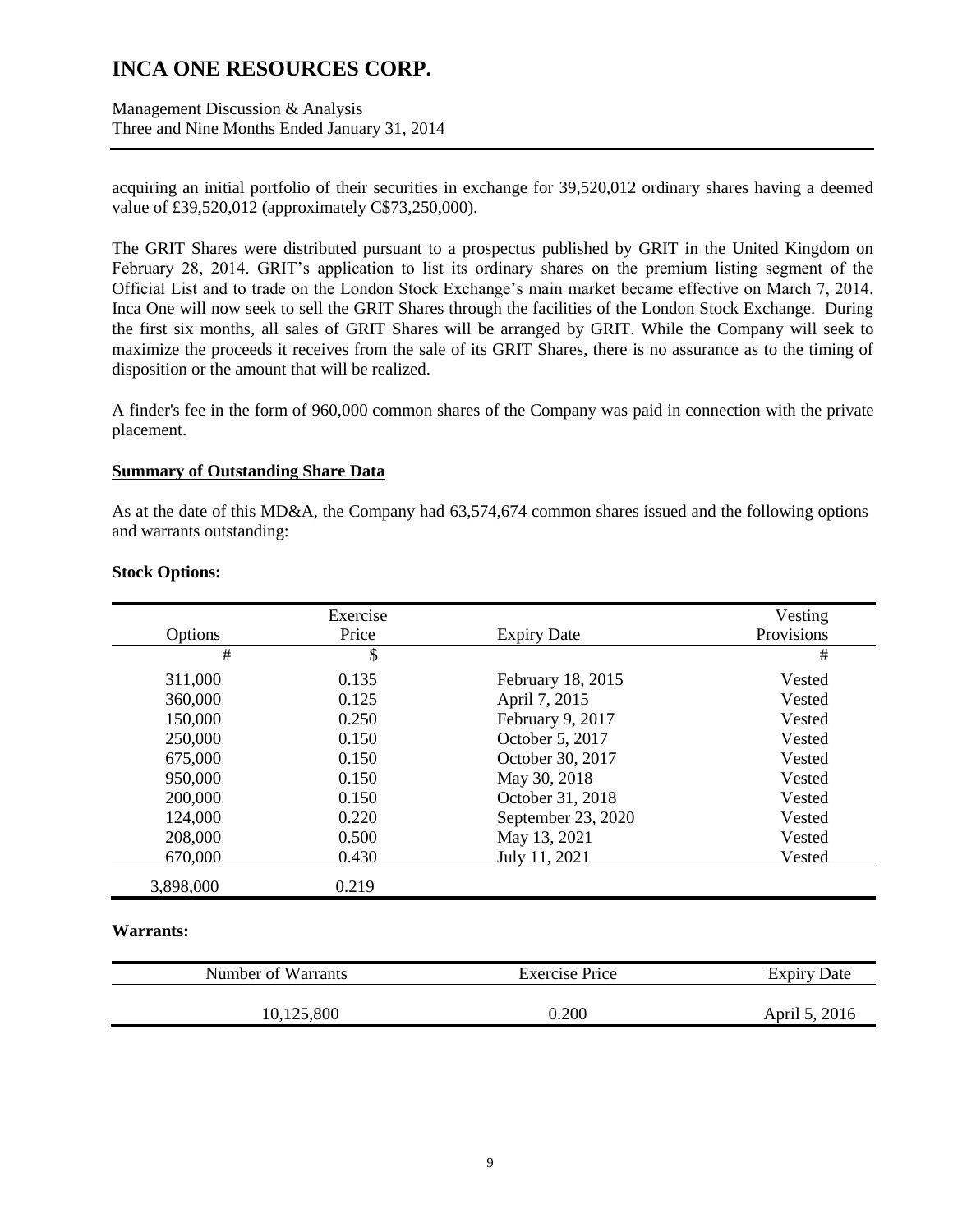Management Discussion & Analysis Three and Nine Months Ended January 31, 2014

#### **Transactions with Related Parties**

### **(a) Related Party Transactions**

The Company's related parties consist of the Company's directors, officers, former officer and companies associated with these individuals including the following:

- EKelly Investments Ltd., a company owned by Edward Kelly, the Company's President
- Rapid Time Networks Inc., a company owned by George Moen, the Company's Chief Operating **Officer**
- Malaspina Consultants Inc., a company owned by Robert McMorran, a director, and in which Sharon Muzzin, the Company's CFO, is an associate
- McCullough O'Connor Irwin LLP, a company in which James Harris, the Company's Corporate Secretary, is of counsel
- James L. Harris Law Corporation, a company owned by James Harris, the Company's Corporate Secretary
- Remstar Resources Ltd. and Ultra Lithium Inc., companies in which Nilda Rivera, the Company's former CFO, is the CFO

|                                                | Three months<br>ended January 31, |        | Nine months<br>ended January 31, |         |
|------------------------------------------------|-----------------------------------|--------|----------------------------------|---------|
|                                                | 2014                              | 2013   | 2014                             | 2013    |
|                                                | S                                 |        | S                                |         |
| Accounting fees <sup>(1)</sup>                 | 19,230                            | 12,876 | 78,609                           | 12,876  |
| Consulting and management fees <sup>(2)</sup>  | 89,000                            | 24,000 | 147,000                          | 72,000  |
| Finance costs $^{(3)}$                         | 16,020                            |        | 24,603                           |         |
| Legal fees $(4)$                               | 36,926                            | 20,456 | 65,771                           | 23,356  |
| Office, rent and administration <sup>(5)</sup> |                                   |        |                                  | 65,950  |
|                                                | 161,176                           | 57,332 | 315,983                          | 174,182 |

The following expenditures were charged by related parties for the three and nine months ended January 31, 2014 and 2013:

(1) Fees include amounts paid for accounting, paralegal and CFO services paid to Malaspina Consultants Inc.

<sup>(2)</sup>The amount includes consulting and management fees paid to EKelly Investments Ltd. and Rapid Time Networks Inc.

 $^{(3)}$ The amount includes interest incurred on promissory notes and convertible debentures.

(4) The amount includes legal fees paid to McCullough O'Connor Irwin LLP and James L. Harris Law Corporation.

<sup>(5)</sup> The amount includes office, rent and administration fees paid to Remstar Resources Ltd. and Ultra Lithium Inc. Of these fees, \$nil and \$nil were allocated to Nilda Rivera's services for the three months and nine months ended January 31, 2014 (2013 – \$nil and \$15,000).

#### **(b)** C**ompensation of Key Management Personnel**

The Company's key management personnel has authority and responsibility for planning, directing and controlling the activities of the Company and includes the Directors, President, Chief Financial Officer, and Chief Operating Officer. Compensation in respect of services provided by key management is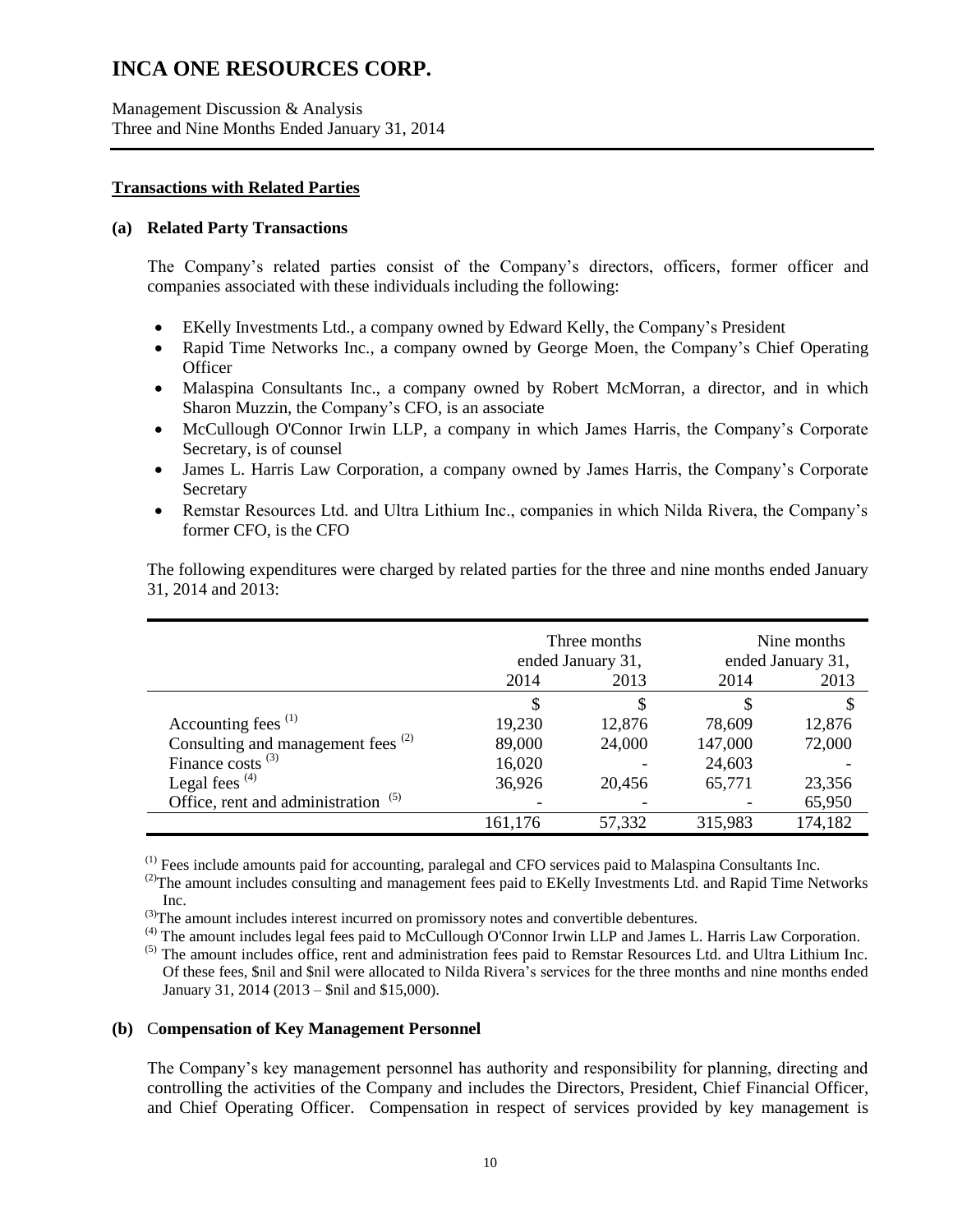Management Discussion & Analysis Three and Nine Months Ended January 31, 2014

> included in consulting and management fees paid to companies controlled by the President or the COO, accounting, paralegal and administration fees paid to companies in which the CFO is, or former CFO was, an associate and by the issue of options.

|                                       | Three months<br>ended January 31, |        | Nine months<br>ended January 31, |         |
|---------------------------------------|-----------------------------------|--------|----------------------------------|---------|
|                                       | 2014                              | 2013   | 2014                             | 2013    |
|                                       | S                                 | S      |                                  |         |
| Management, consulting, accounting,   |                                   |        |                                  |         |
| paralegal and CFO administration fees | 108,230                           | 36,876 | 225,609                          | 99,876  |
| Share-based payments                  |                                   | 2,513  | 32,367                           | 124,047 |
|                                       | 108,230                           | 39,389 | 257,976                          | 223,923 |

There was no other compensation paid or payable to key management for employee services.

## **(c) Related Party Balances**

All related party balances payable are non-interest bearing and payable on demand and are comprised of \$27,666 and \$2,377 (April 30, 2013 – \$10,080 and \$nil) payable to Ed Kelly or individuals related to him for travel expenses and interest expense respectively, \$28,653 (April 30, 2013 – \$8,836) payable to EKelly Investments Ltd. for management fees, \$51,450 (April 30, 2013 – \$nil) payable to Rapid Time Networks Inc. for consulting and management fees, \$6,504 payable to George Moen for travel expenses, \$10,349 payable to George Moen or individuals related to him for interest expense, and \$37,772 and \$247 (April 30, 2013 – \$7,371 and \$nil) payable to Malaspina Consultants Inc. for accounting/paralegal fees and interest expense respectively.

## **Commitments**

In addition to the commitments outlined previously in this document the Company has a consulting agreement with a company controlled by the President of the Company whereby it has committed to pay a fixed monthly management fee of \$8,000. Additional fees may be payable if certain conditions exist upon eventual termination of the contract.

Subsequent to January 31, 2014 the Company committed to pay \$10,000 per month to a company controlled by the Chief Operating Officer for both his services and those of the VP Operations and New Developments.

## **Financial Instruments**

As at January 31, 2014, the Company's financial instruments consist of cash and cash equivalents, accounts payable and accrued liabilities, promissory notes payable and convertible debentures. The carrying values of cash and cash equivalents, accounts payable and accrued liabilities, and promissory notes payable approximate their fair values because of their short term nature and/or the existence of market related interest rates on the instruments. The convertible debenture is designated as other financial liabilities, which is measured at amortized cost, using the effective interest rate.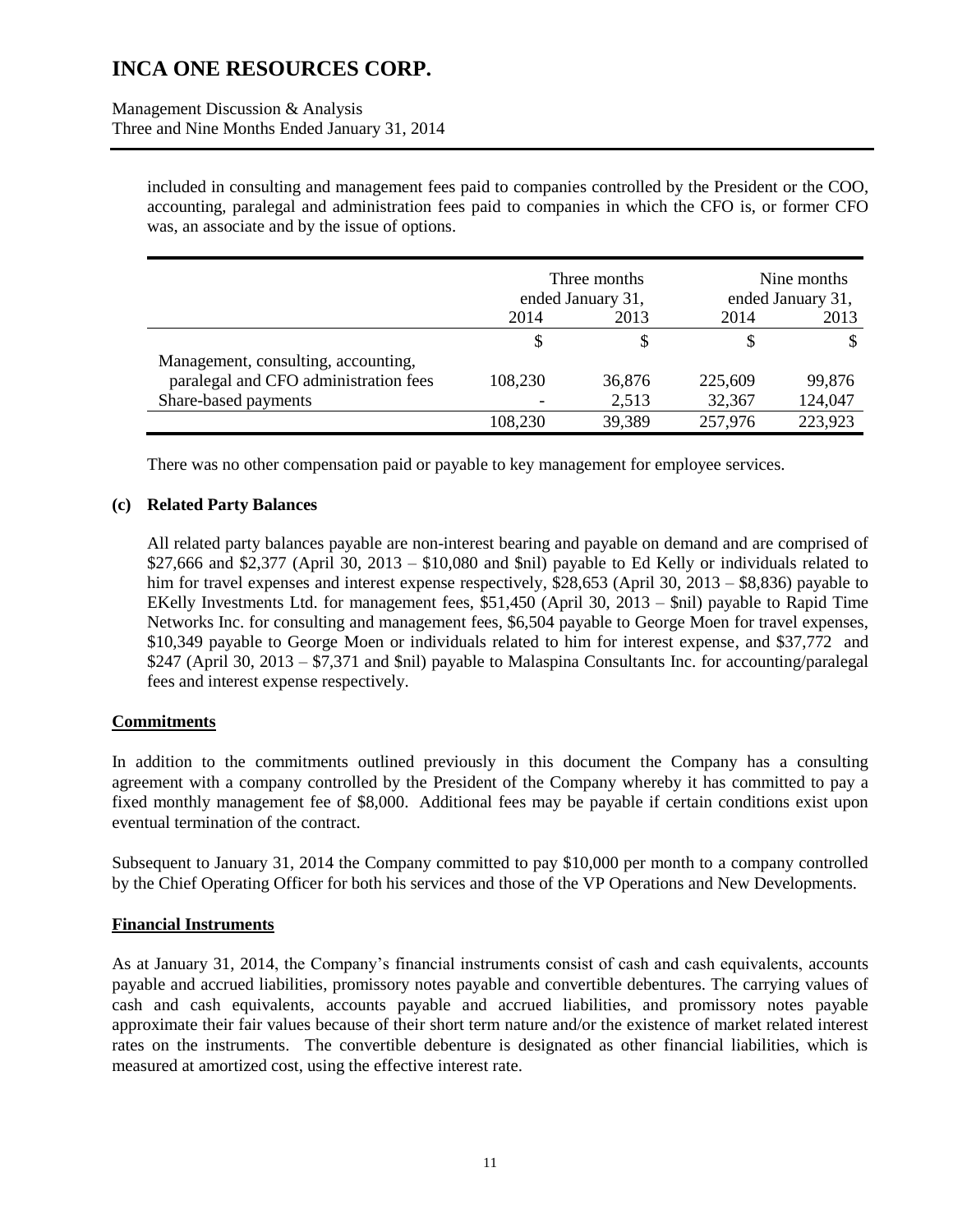Management Discussion & Analysis Three and Nine Months Ended January 31, 2014

Cash and cash equivalents are held as cash deposits or investments in guaranteed investment certificates ("GICS") at banks within Canada. The GICs when held are immediately redeemable and their fixed terms do not exceed one year. The Company also holds cash at respected Peruvian banks. The Company does not invest in asset-backed commercial paper and does not expect any credit losses.

A portion of the Company's financial assets and liabilities is denominated in foreign currencies giving rise to risks from changes in foreign exchange rates. The Company holds cash in Canadian, United States and Peruvian currencies as required by forecasted expenditures. The Company's main risk is associated with the fluctuations in the US dollar and the Peruvian New Sol ("Sol"). The Company has determined that an effect of a 10% increase or decrease in the US dollar and Sol against the Canadian dollar as at January 31, 2014 would result in an insignificant change to the comprehensive loss for the three and nine months ended January 31, 2014. At January 31, 2014, the Company had no hedging agreements in place with respect to foreign exchange rates.

Liquidity risk is the risk that the Company will incur difficulties meeting its financial obligations as they come due. The Company's approach to managing liquidity is to ensure, as best as possible, that it will have sufficient cash to meet its liabilities when due, under both normal and stressed conditions.

Management believes that as at January 31, 2014 the Company is not exposed to significant credit or interest risks arising from these financial instruments.

## **Subsequent Events**

As previously mentioned, on February 28, 2014 the Company completed a private placement with Global Resources Investment Trust PLC ("GRIT) to raise \$1,320,000 through the sale of 12,000,000 common shares at \$0.11 per share, in exchange for 733,007 ordinary shares of GRIT at a price of GBP £1.00 per and on February 19, 2014, the Company completed a private placement of 2,010,000 shares at \$0.10 per share for gross proceeds of \$201,000.

## **Off-Balance Sheet Arrangements**

The Company has not entered into any off-balance sheet arrangements.

## **Critical Accounting Policies and Estimates**

The preparation of the financial statements in conformity with IFRS requires management to make certain critical accounting estimates and to exercise judgment in applying the Company's accounting policies. Estimates and judgments are continually evaluated based on historical experience and other factors, including expectations of future events that are believed to be reasonable under the circumstances. In the future, actual experience may differ from these estimates and assumptions. The areas involving a higher degree of judgment or complexity where assumptions and estimates are significant to the financial statements include the going concern assumption, the economic recoverability and probability of future economic benefits of mineral property interests, commencement of commercial production, the functional currency, the valuation of convertible debentures and share-based compensation. A more in depth description of these areas is provided in the accompanying financial statements.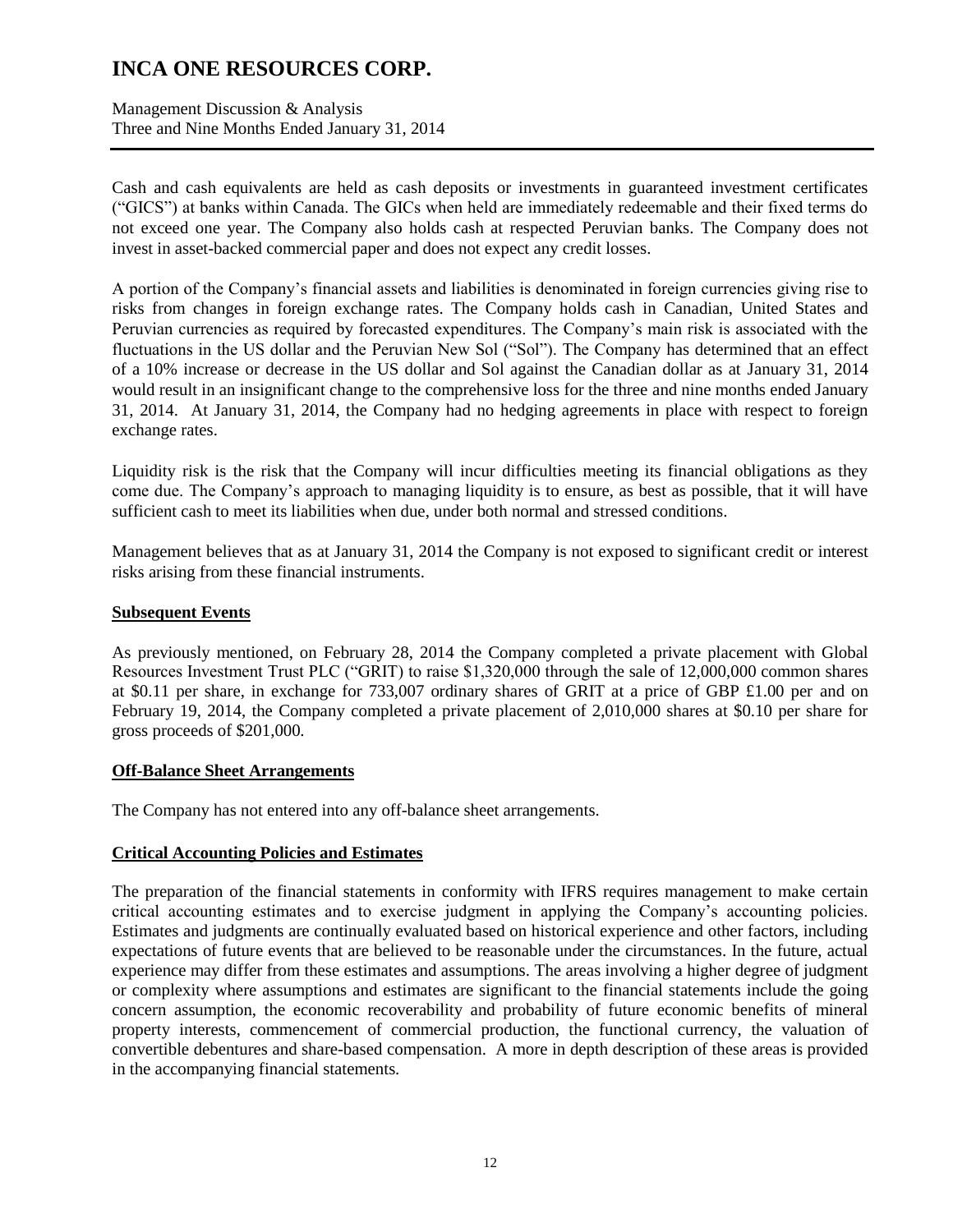Management Discussion & Analysis Three and Nine Months Ended January 31, 2014

## **Risks and Uncertainties**

Natural resources exploration, development, production and processing involve a number of business risks, some of which are beyond the Company's control. These can be categorized as operational, financial and regulatory risks.

Operational risks include: the Company may not be able to find and develop resources economically, the Company cannot guarantee title to its properties, the Company may have difficulty in marketing production and services, the Company must manage changing governmental laws and regulations, the Company may have difficulty in hiring and retaining skilled employees and contractors, environmental hazards (including discharge of pollutants or hazardous chemicals), industrial accidents and occupational and health hazards, mechanical failures, the unavailability of materials and equipment, pit slope failures, unusual or unexpected rock formations, poor or unexpected geological or metallurgical conditions, poor or inadequate ventilation, failure of mine communication systems, poor water condition, interruptions to gas and electricity supplies, human error and adverse weather conditions, there is no assurance that the Company will acquire additional mineral properties and any acquisitions may expose the Company to new risks, and the mining industry is intensely competitive for the acquisition of new properties, access to capital and hiring of skilled personnel. The Company continuously monitors and responds to changes in these factors and seeks to adhere to all regulations governing its operations.

Financial risks include commodity prices, interest rates and fluctuating foreign exchange rates, all of which are beyond the Company's control. Additional financial risks are the Company's ability to raise capital to continue funding its operations.

Regulatory risks include the possible delays in getting regulatory approval to, and permits for, the transactions that the Board of Directors believe to be in the best interest of the Company, and include increased fees for filings, the introduction of ever more complex reporting requirements the cost of which the Company must meet in order to maintain its exchange listing.

## **Cautionary Note Regarding Forward-Looking Information**

This MD&A contains forward-looking statements. All statements, other than statements of historical fact, constitute "forward-looking statements" and include any information that addresses activities, events or developments that the Company believes, expects or anticipates will or may occur in the future including the Company's strategy, plans or future financial or operating performance and other statements that express management's expectations or estimates of future performance.

Forward-looking statements are generally identifiable by the use of the words "may", "will", "should", "continue", "expect", "anticipate", "estimate", "believe", "intend", "plan" or "project" or the negative of these words or other variations on these words or comparable terminology. All such forward-looking information and statements are based on certain assumptions and analyses made by the Company's management in light of their experience and perception of historical trends, current conditions and expected future developments, as well as other factors management believes are appropriate in the circumstances. These statements, however, are subject to known and unknown risks, uncertainties and other factors that may cause the actual results, level of activity, performance or achievements of the Company to be materially different from those expressed, implied by or projected in the forward-looking information or statements. Important factors that could cause actual results to differ from these forward-looking statements include but are not limited to: risks related to the exploration and potential development of the Company's projects, risks related to international